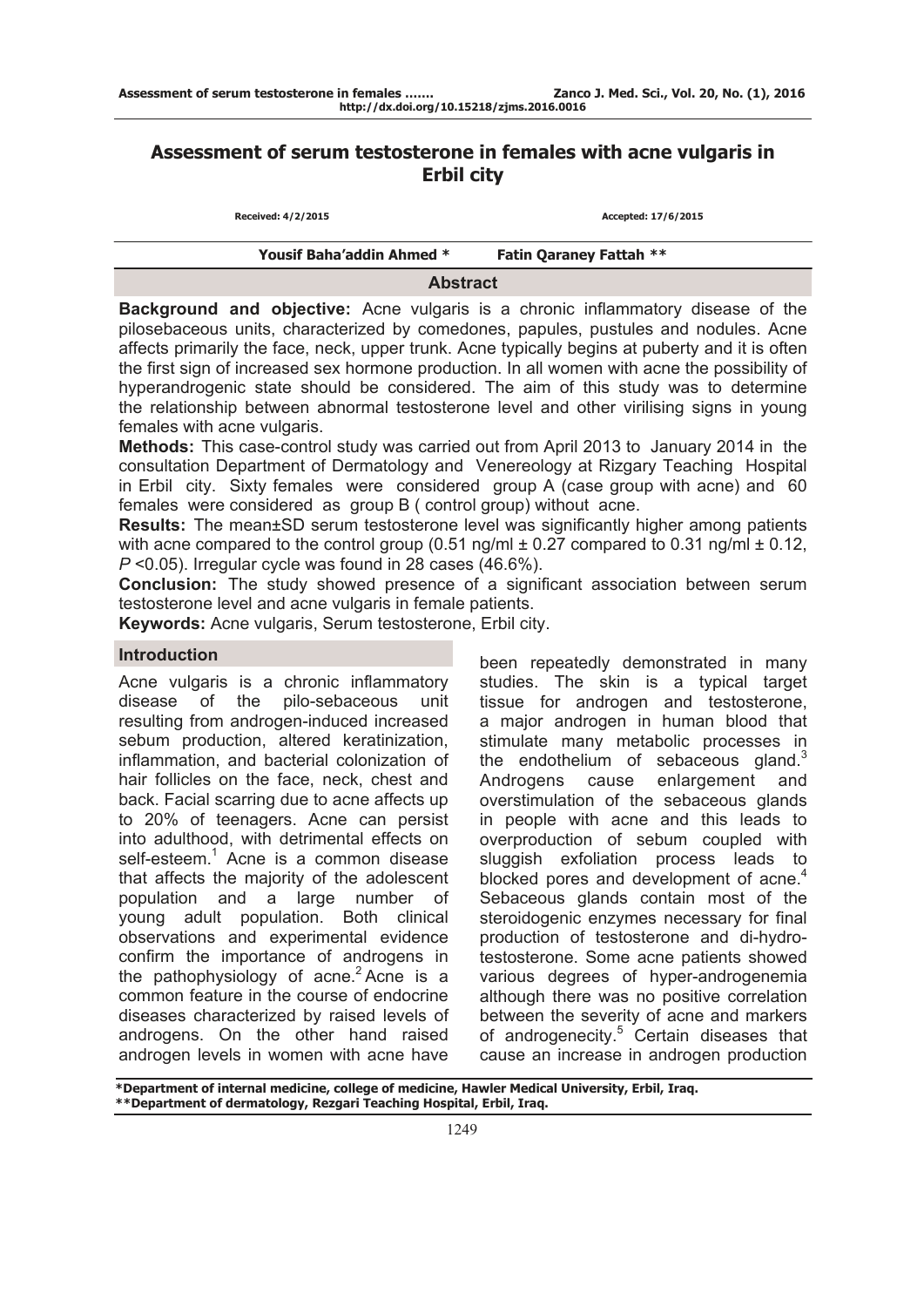are associated with acne including polycystic ovary syndrome and congenital adrenal hyperplasia.<sup>6</sup> Whether androgens are elevated in adult females with acne or not is a matter of debate and controversy. Some studies reported hyper-androgenemia in these cases while others showed no evidence of the same and the disease is mediated by end-organ hyper-response to normal circulating androgens.<sup>7</sup> The aim of this study was to assess serum levels of testosterone in female patients with acne vulgaris in Erbil city.

## **Methods**

This case-control study was carried out from February 2013 until January 2014 in the consultation Department of Dermatology and Venereology at Rizgary Teaching Hospital in Erbil city. Female patients having acne vulgaris where selected as study case group. A healthy age and sex matched control group was enrolled from the community. Thus, 60 patients were considered group A case (acne female patients) and 60 patients were considered as group B control (healthy female without any chronic medical disease or skin disease). Convenience sampling method was used for selection of study participants. Within the period of data collection patients were assigned purposively considering exclusion and inclusion criteria of patient selection. Inclusion criteria for cases included female patients older than 14 years and having acne clinically diagnosed as acne vulgaris and patients willing to participate in this study. Pregnant females and lactating mothers, patients treated with oral contraceptive pills, and anti androgen and patients on medication known to affect androgen action or metabolism were excluded from the study. Inclusion criteria for controls included age matched eumenorrhoeic healthy females with no acne and willing to participate in the study. Facial examination was done according to The American Academy of dermatology classification scheme for acne. $8$  General

clinical examination was done for all study groups. A questionnaire form was designed and the data were collected from patients by direct interview including name, age, occupation, residence ,duration of acne, family history of acne, location of acne and other virilizing signs such as hirsutism, scalp hair loss, obesity and infertility. Sample collection and preservation; The verbal consent was obtained from all patients and control before being enrolled into the study (for those below 18 years the consent of the guardian was taken). All patients and control females were subjected to the same experimental protocol. Serum sample was drawn during the luteal phase (from 10<sup>th</sup> day to the 25<sup>th</sup> day of menstrual cycle) with all aseptic precautions. 3ml of blood was collected from the median antecubital vein with disposable plastic syringe. Method of estimation: Testosterone enzyme immunoassay test kit was used to determine serum total testosterone in a biochemical laboratory. The device is manufactured by BIOMERIEUX and made in France. The assay principle combines an enzyme immunoassay competition method with final fluorescent detection (ELFA). At the end of the assay, results were automatically calculated by the instrument in relation to the calibration curve stored in memory and then printed out. Statistical analysis Data were analyzed using the statistical package for the social sciences (version 19). Chi square test of association was used to compare between proportions of the two study groups. When the expected count of more than 20% of the cells of the table was less than 5, Fisher's exact test was used. Student's t test was used to compare between means of the two study groups. A *P* value of ≤0.05 was considered statistically significant.

# **Results**

This study included two groups, the control and the study groups. Each group consisted of 60 individuals. The mean age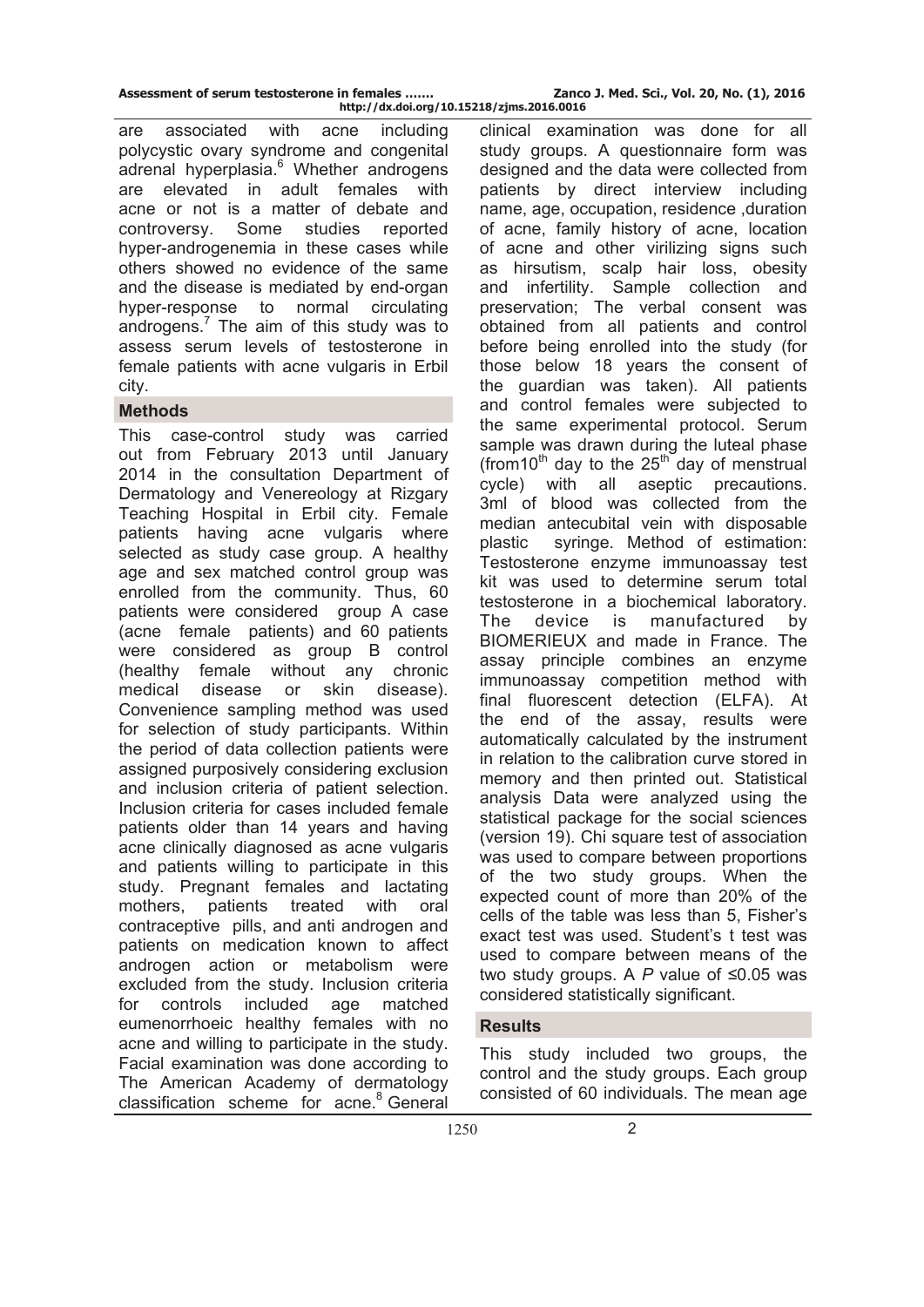| Assessment of serum testosterone in females<br>http://dx.doi.org/10.15218/zjms.2016.0016 | Zanco J. Med. Sci., Vol. 20, No. (1), 2016   |
|------------------------------------------------------------------------------------------|----------------------------------------------|
| was 20.82 years for study group and 20.75                                                | had face involvement alone while 36.7%       |
| years for control group. There was no                                                    | had chest, back and arm involvement.         |
| significant difference between the age of                                                | 33.3% of patients had mild disease, 53.3%    |
| the groups ( $P = 0.941$ ). The mean serum                                               | had moderate and 13.3% had severe            |
| testosterone level was 0.3120 for control                                                | disease as seen in Table 2. The menstrual    |
| group and 0.5183 for study group,                                                        | cycles were irregular in 38.3% of the cases  |
| this finding was statistically significant                                               | of acne while among control group only       |
| $(P = 0.001)$ as shown in Table 1. Regarding                                             | 8.3% had irregular cycles ( $P = 0.001$ ) as |

|                       | <b>Group</b> | No. | <b>Mean</b> | <b>SD</b> | P value |
|-----------------------|--------------|-----|-------------|-----------|---------|
| Age<br>(years)        | Case         | 60  | 20.82       | 5.199     | 0.941   |
|                       | Control      | 60  | 20.75       | 4.565     |         |
| Testosterone<br>level | Case         | 60  | 0.5183      | 0.27695   | < 0.001 |
|                       | Control      | 60  | 0.3120      | 0.12264   |         |

**Table 1**: Comparison between case and control groups: Age and serum testosterone level.

shown in Table 3.

**Table 2**: Locations and severity of acne among case group.

clinical features of acne 63.3% of patients

| <b>Variable</b>         | No. (%)      |
|-------------------------|--------------|
| Location of acne        |              |
| Face                    | $(38)$ 63.3% |
| Back, arm, chest        | $(22)$ 36.7% |
| <b>Severity of acne</b> |              |
| Mild                    | $(20)$ 33.3% |
| Moderate                | $(32)$ 53.3% |
| Severe                  | $(8)$ 13.3%  |
| <b>Total</b>            | (60) 100%    |

|  |  | Table 3: The frequency of irregular cycles among case and control group. |
|--|--|--------------------------------------------------------------------------|
|  |  |                                                                          |

| <b>Menstrual cycle</b> | <b>Control</b> | Case      | <b>Total</b> | P value |
|------------------------|----------------|-----------|--------------|---------|
| Irregular              | $5(8.3\%)$     | 23(38.3%) | 28(23.3%)    |         |
| Regular                | 55(91.7%)      | 37(61.7%) | 92(76.7%)    | 0.001   |
| Total                  | 60(100%)       | 60(100%)  | 120(100%)    |         |
|                        |                |           |              |         |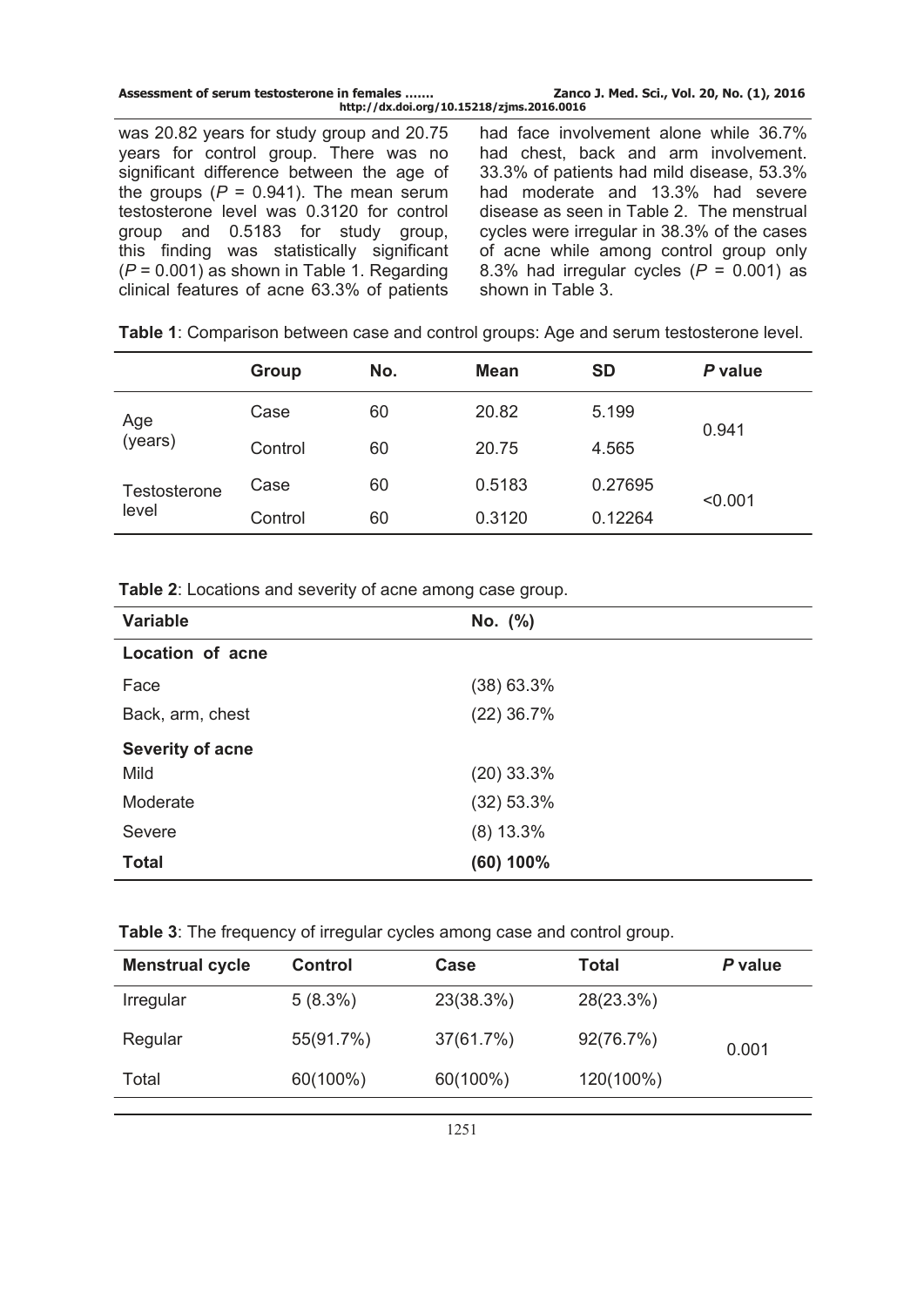#### **Discussion**

This study included 60 female patients with acne vulgaris and 60 controls with age matching. The serum level of testosterone among patients group was significantly higher than that of control group. This is a controlled study and any conditions interfere with serum testosterone level have been excluded in both control and the study groups. A from Hilla city that included 73 male and female patients at the ages around 20 years measured several hormones and concluded that the serum testosterone level was significantly higher in patient group compared with control group,<sup>4</sup> which is similar to our findings in females with acne vulgaris. A study from Dhaka Bangladesh on 70 female patients and 70 female control individuals that estimated serum total testosterone had findings similar to this study that was significantly higher level of serum testosterone in female patients with acne vulgaris.<sup>3</sup> In a study done in Brazil 54.56% of patients with acne vulgaris had hyper androgenism but the most frequently elevated hormone was dehydroepiandrosterone, however only testosterone is measured in this study and it is a case controlled while the Brazilian study was retrospective and included 835 women.<sup>8</sup> The severity of acne has also been linked with hyperandrogenism in a study conducted by Alan et al in Antalya that included 145 patients and 73 healthy subjects and they concluded higher prevalence of hyperandrogenism and obesity among patients with acne vulgaris.<sup>9</sup> Not only high serum levels of testosterone has been documented in patients with acne vulgaris, but low estrogen level is also found according to a an article by Arora MK et al from New Delhi*,* who screened more than 1000 studies and concluded that various endogenous hormones play important role in the pathogenesis of acne vulgarism.10 Low levels of serum estradiol have been correlated with severity of acne vulgaris in another study done in Egypt by Bakry et al, that also concluded higher

levels of serum free testosterone and cholesterol in such patients.<sup>7</sup> It is clear that hyper androgenism is associated with some cases of acne vulgaris and has certain role in the pathogenesis of acne vulgaris.<sup>11</sup> In such cases anti-androgen treatment is one of the options especially in resistant cases.3 The exact role of testosterone and other androgens in the pathogenesis of acne is not clear. New studies are essential to determine the role of anti-androgen treatment of severe acne and further studies are also needed regarding the role of androgens in various chronic skin disorders. It might be better to involve larger number of patients and control individuals while in this study only 60 individuals included in each group and this is one of the weak points in this study. Another point is that we estimated total serum testosterone rather than free testosterone, but since there is control group and same hormone assessment method applied for both groups it can be dependable.

## **Conclusion**

The study showed presence of a significant association between serum testosterone level and acne vulgaris in female patients.

## **Conflicts of interest**

The authors report no conflicts of interest.

#### **References**

- 1. Williams H, Dellavalle R, Garner S. Acne vulgaris. The Lancet 2012; 379(9813): 361-72.
- 2. Abulnaja K., Changes in the hormone and lipid profile of obese adolescent Saudi females with acne vulgaris. Braz J Med Biol Res 2009; 42(6): 501-5.
- 3. Rahman M, Sikder M, Rashid M, Khondker L, Hazra S, Nessa M. Association of serum testosterone with acne vulgaris in women. Bangabandhu Sheikh Mujib Medical University Journal 2012; 5(1):1-5.
- 4. Ewadh M., Shemran K., Alhamdany A. The correlation of some hormones with acne vulgaris. IJSN 20112; (4): 713-7.
- 5. Lai J, Chang P, Lai C, Chen L, Chang C. The role of androgen and androgen receptor in skin-related disorders. Arch Dermatol Res 2012; 304: 499-10.